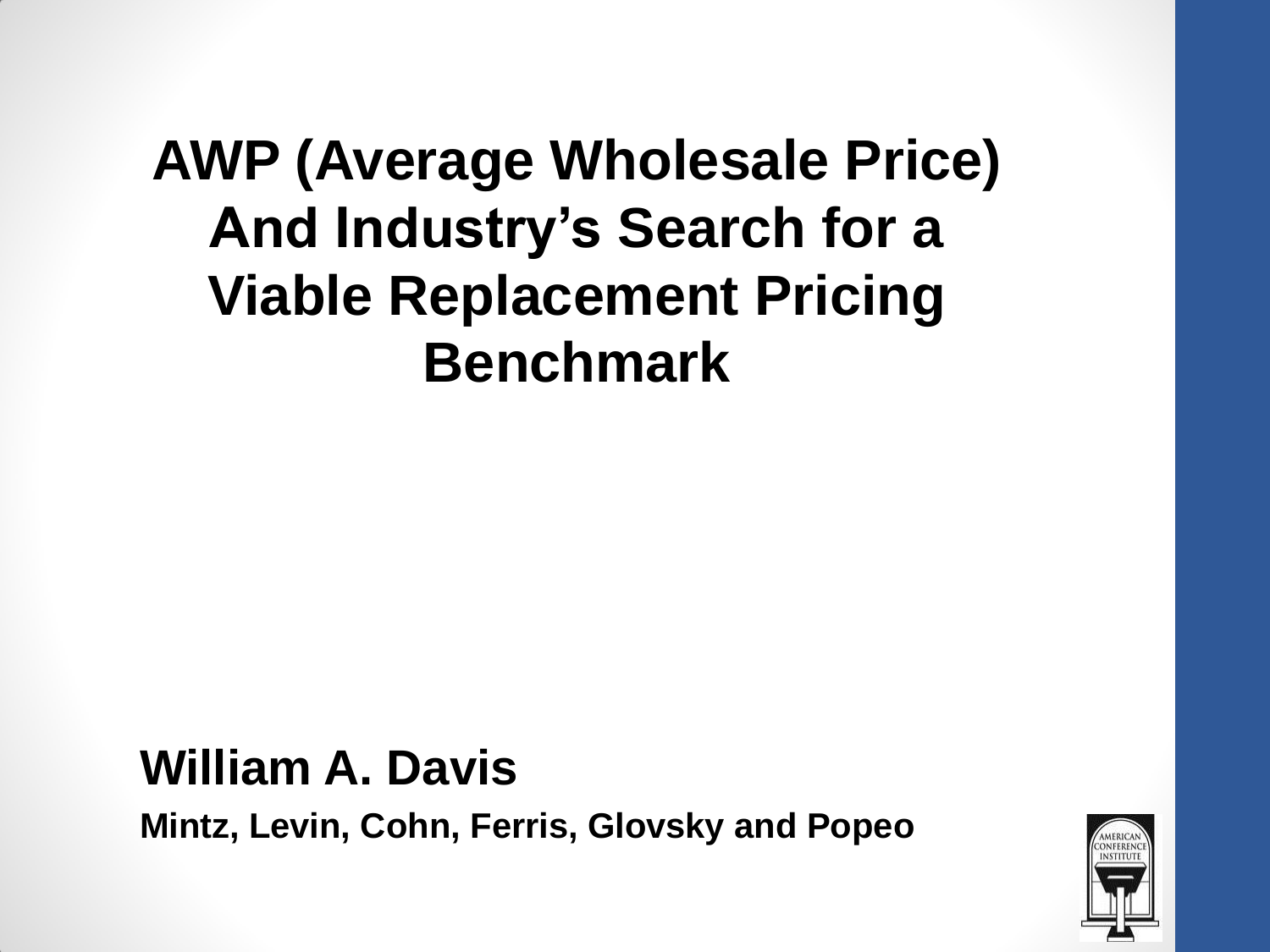## $AWP =$  Confusion

• Average Wholesale Price (AWP), despite its name, is not an *average* of anything, and does not reflect actual *wholesale* transaction *prices*

• A long-time joke in the industry is that AWP means "Ain't What's Paid"

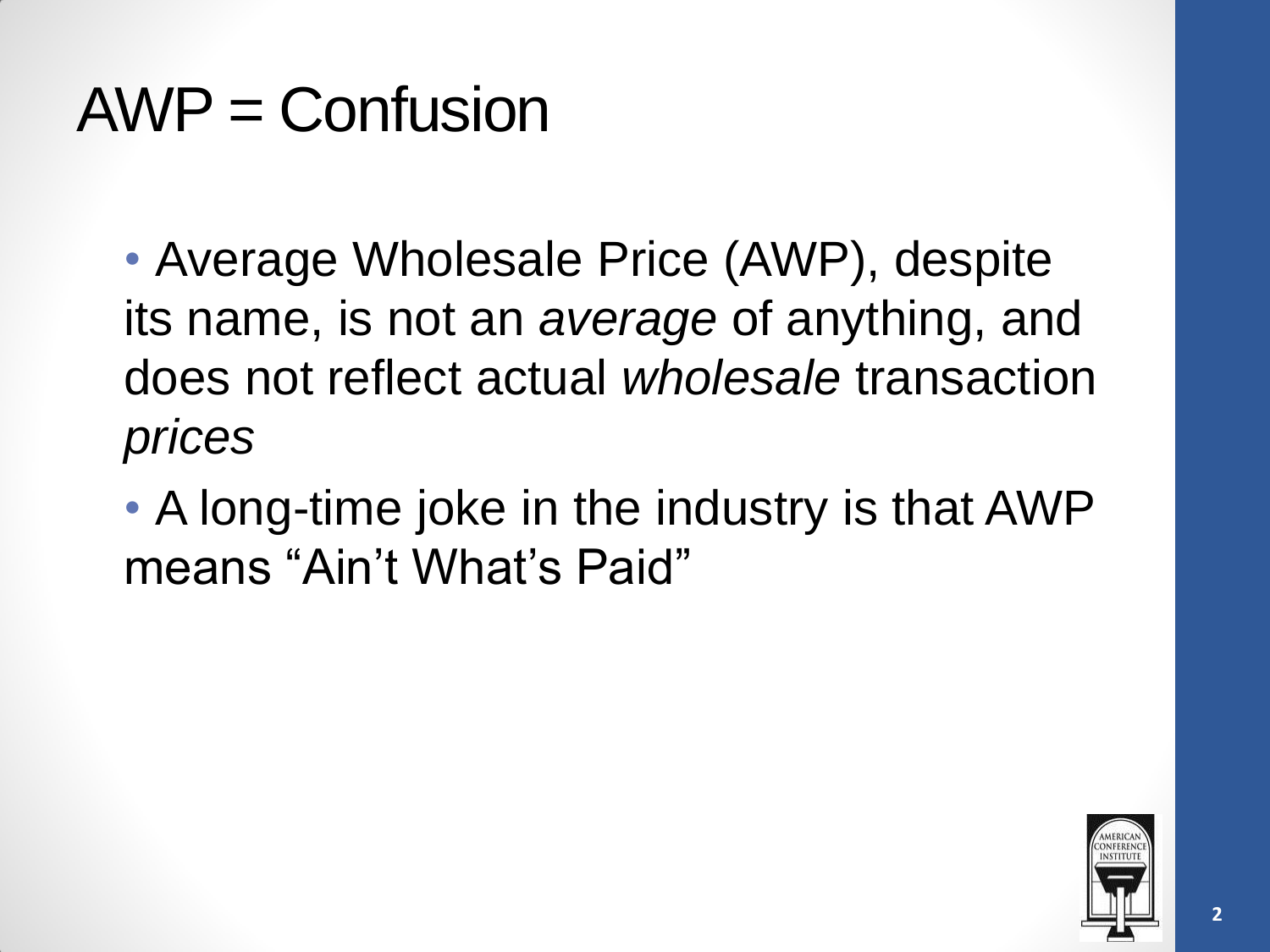## AWP -A Brief History

- Originated in the California Medicaid program in the 1960s to standardize drug reimbursement
- Not defined by statute
- Functions as a benchmark undiscounted suggested retail list price for brand drugs

• Under attack, but still used to determine the amount of reimbursement paid to pharmacies for dispensing brand drugs

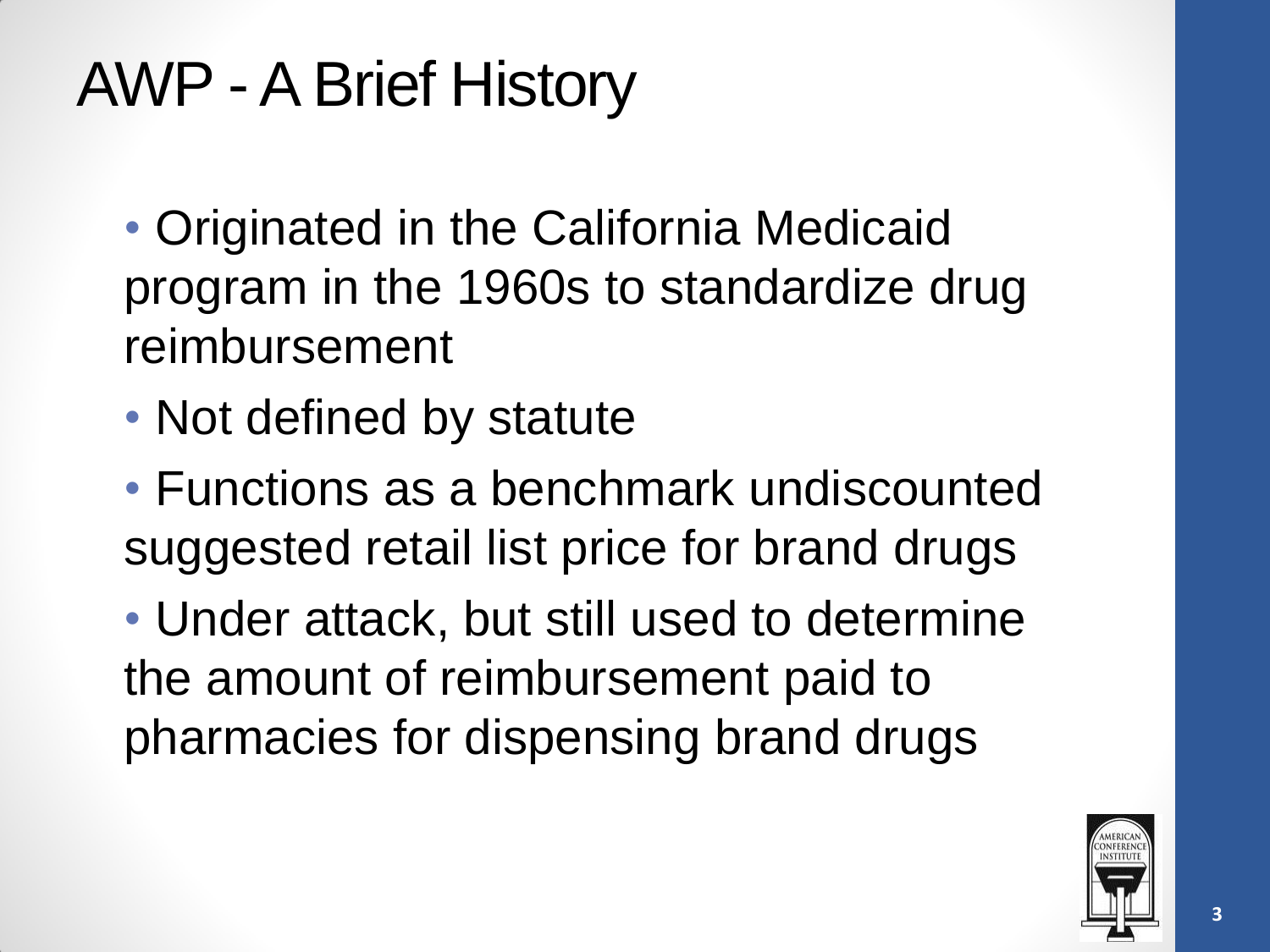### How is AWP Calculated?

• Historically, manufacturers reported AWP. Brands stopped reporting AWP principally due to litigation. Many generics still report AWP.

• Suggested Wholesale Price (SWP) generally is the same as AWP

• If no AWP or SWP is reported for a brand drug,  $AWP = WAC$  (or Direct Price)  $\times$  1.20

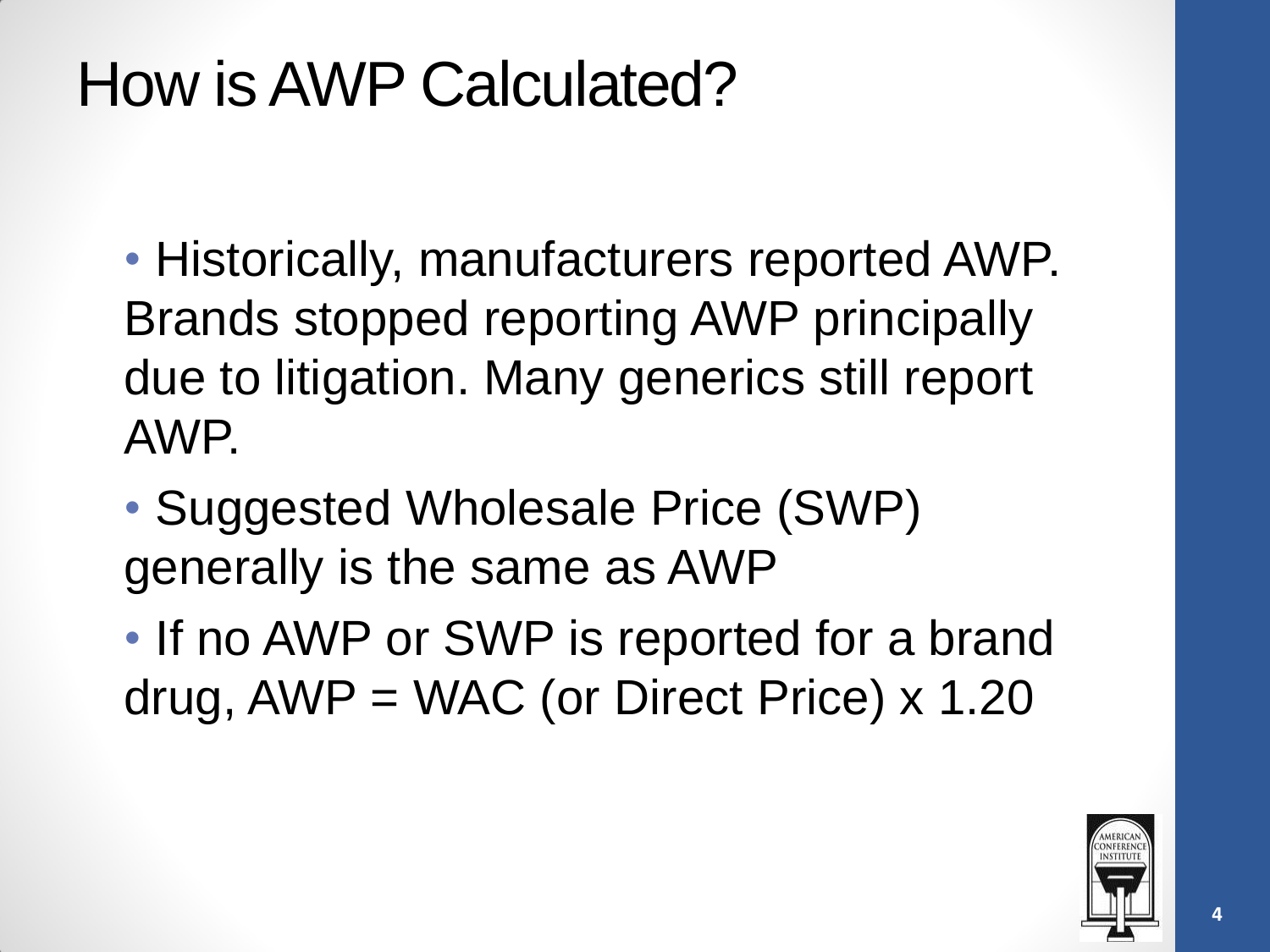### What is WAC?

• WAC, like AWP, is an undiscounted price

• Federal statute defines WAC as manufacturer's list price to wholesalers or direct purchasers, not including discounts and rebates

• WAC is the actual invoice price off the dock to wholesalers

• Some manufactures may use the term Net Wholesale Price (NWP)

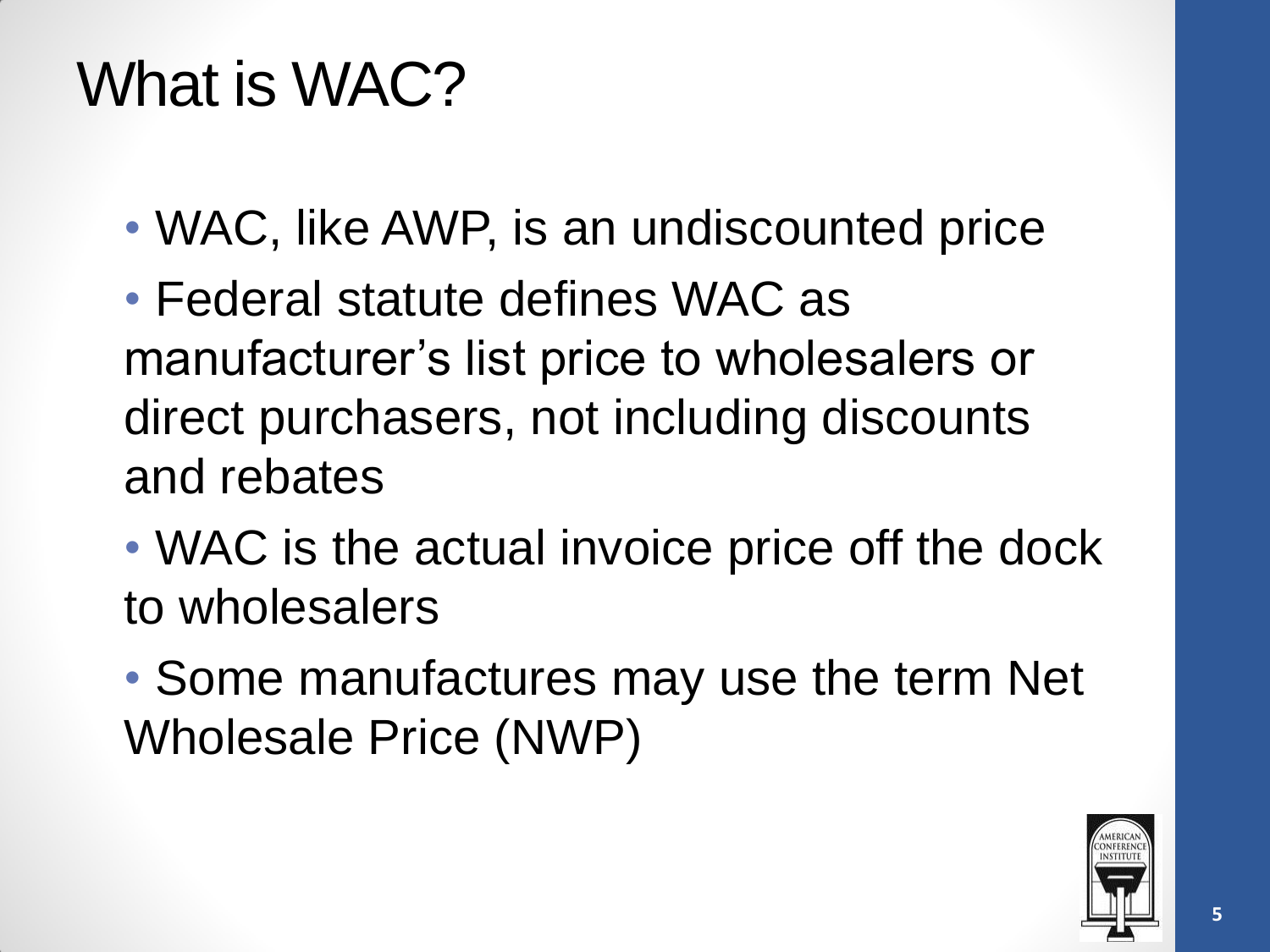### Relationship Between WAC and AWP

- For brand drugs,  $AWP = WAC \times 1.2$
- Similarly, AWP discounted by 16.7% equals WAC. WAC  $=$  AWP  $\times$  833

• OIG Report 10/11 - Pharmacies' invoice prices for brand drugs were close to WAC, and were approximately 83% of AWP

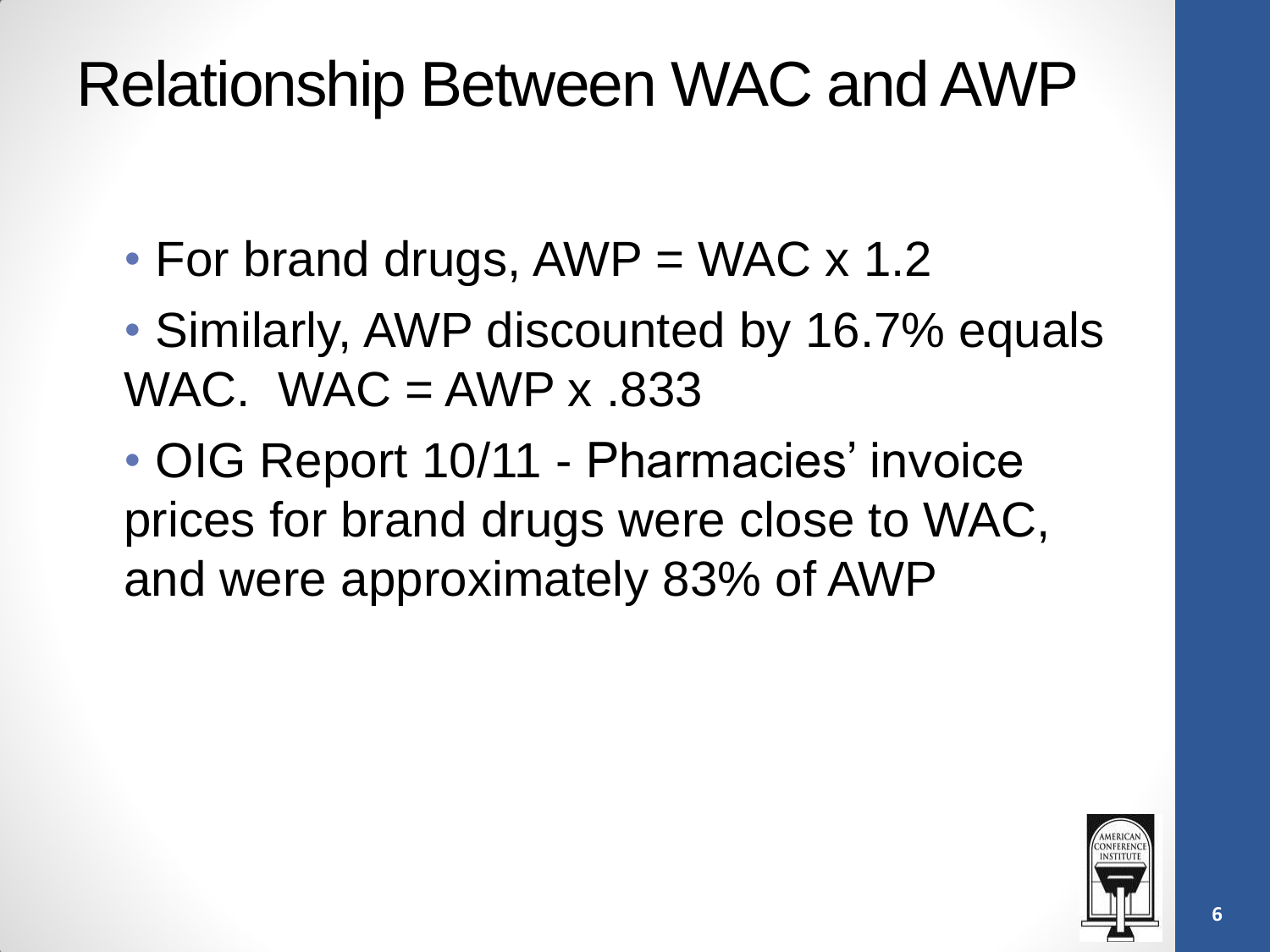# AWP/WAC - Role of Pricing **Compendia**

• First Databank Blue Book (no AWP) Thomson Reuters Red Book Wolters Kluwer Medi-Span

• Compendia accumulate information for existing and new drugs, including pricing, clinical information, and regulatory documentation

• Confusion historically whether compendia surveyed wholesalers in order to calculate AWP: Surveys NOT currently conducted

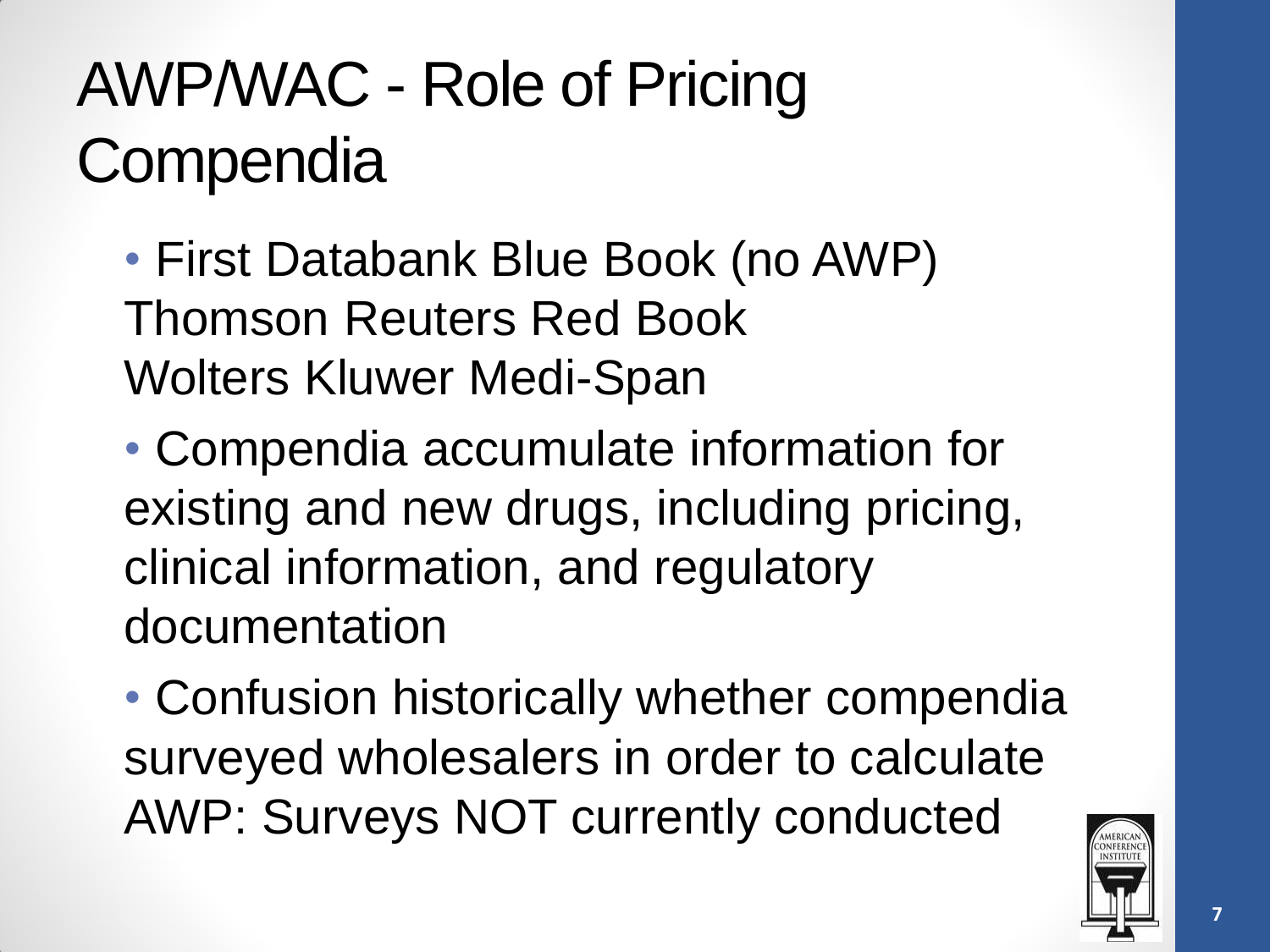## Why is AWP Still Being Used?

- Long History of Use
- Administrative Ease
- Pharmacy Lobby (believe AWP reimbursement likely is greater than alternatives)
- Problems With Other Benchmarks

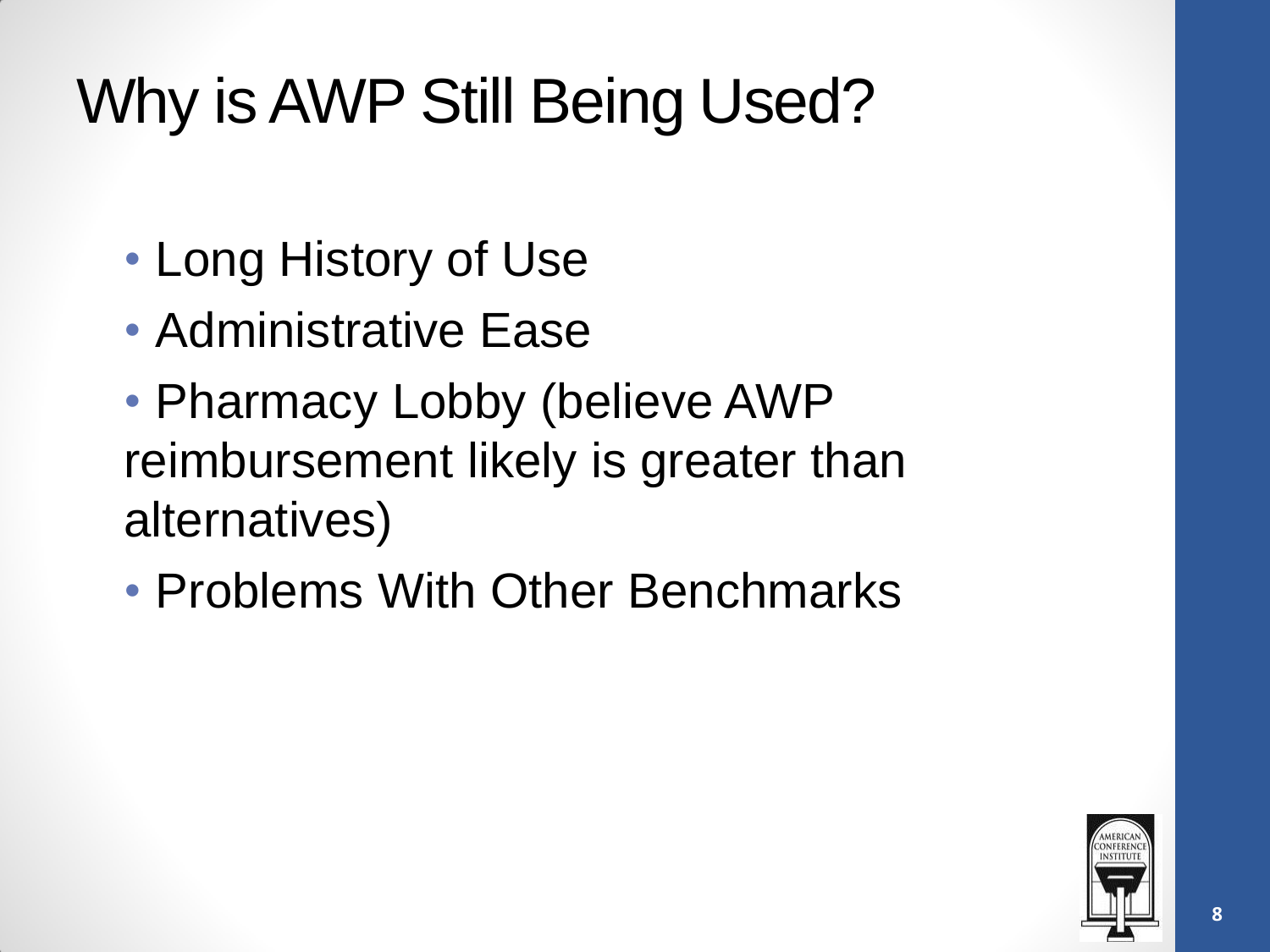# AWP Litigation Caused Brands and FDB To Stop Reporting AWP

- Lawsuits changed brand manufacturers' behavior (generics are different)
- Federal Court (Saris, J.) and various state courts held that AWP should be interpreted using its plain meaning
- Plain meaning is a fiction: manufacturers and pricing compendia never defined AWP using its plain meaning

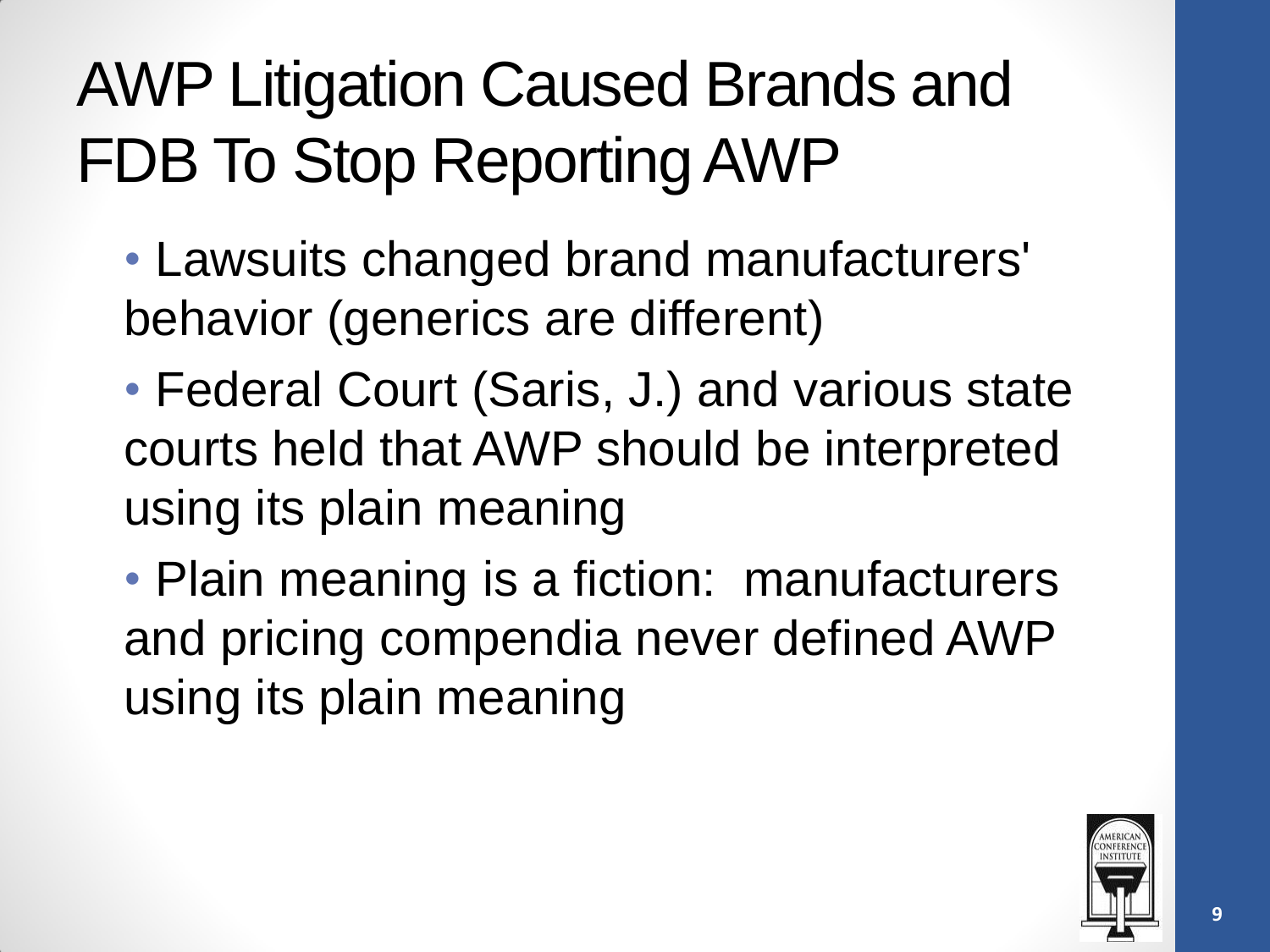# Federal Court Adopted Three-Part Test for Manufacturer Liability

- 1. Did the manufacturer cause the publication of spreads over the 30% yardstick expected in the industry?
- 2. Did the manufacturer manipulate the spread? Were 50% of sales within 5% of WAC?
- 3. Did the manufacturer market the spread?

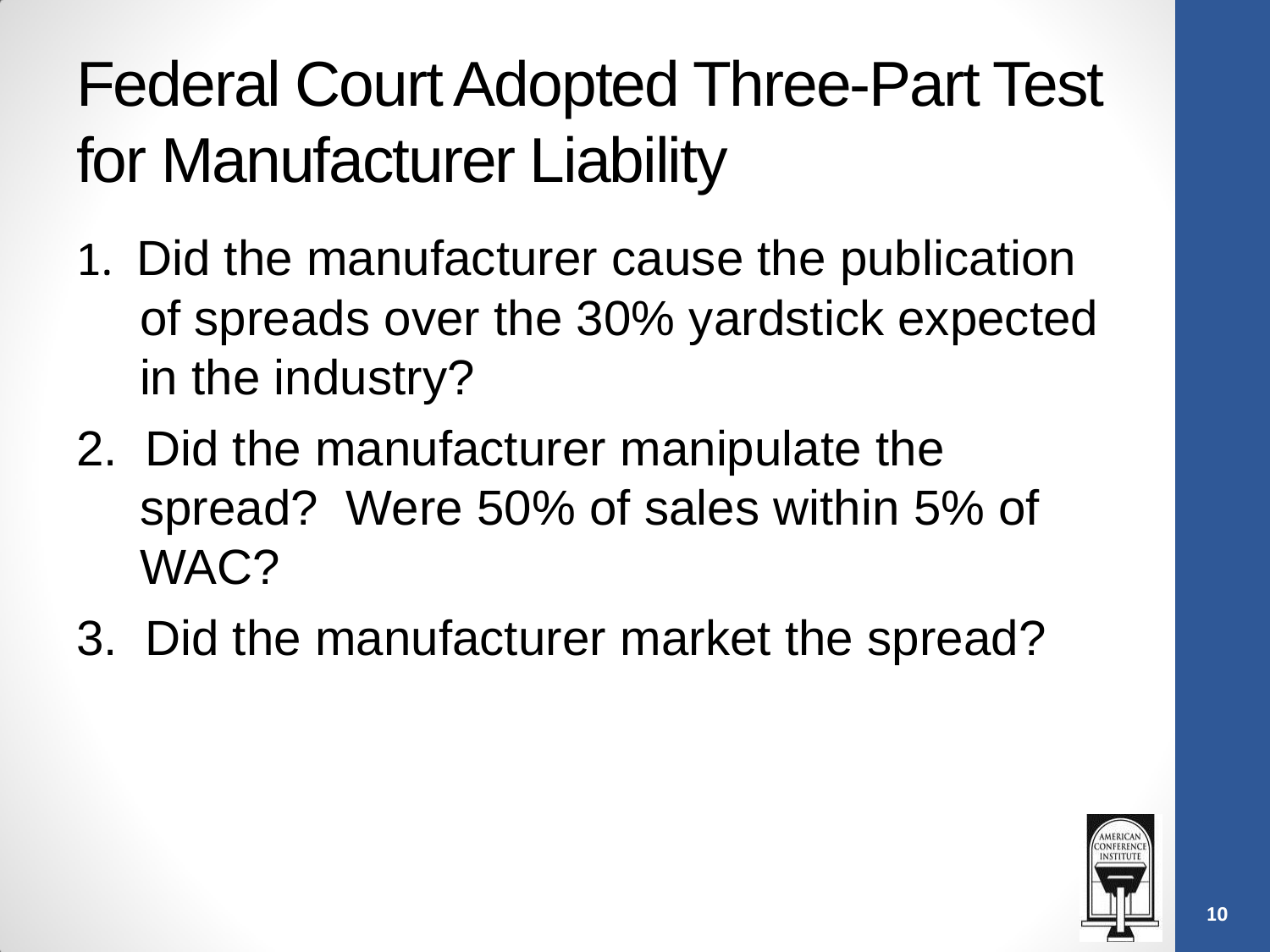## Epidemic of State AWP Litigation

• State Attorneys General hired contingency lawyers to pursue cases

• Contended that manufacturers caused State Medicaid agencies to overpay pharmacies by reporting undiscounted and inflated WAC and/or AWP prices

• No practical way for manufacturers to report prices that meet the contingency lawyers' alleged legal standard

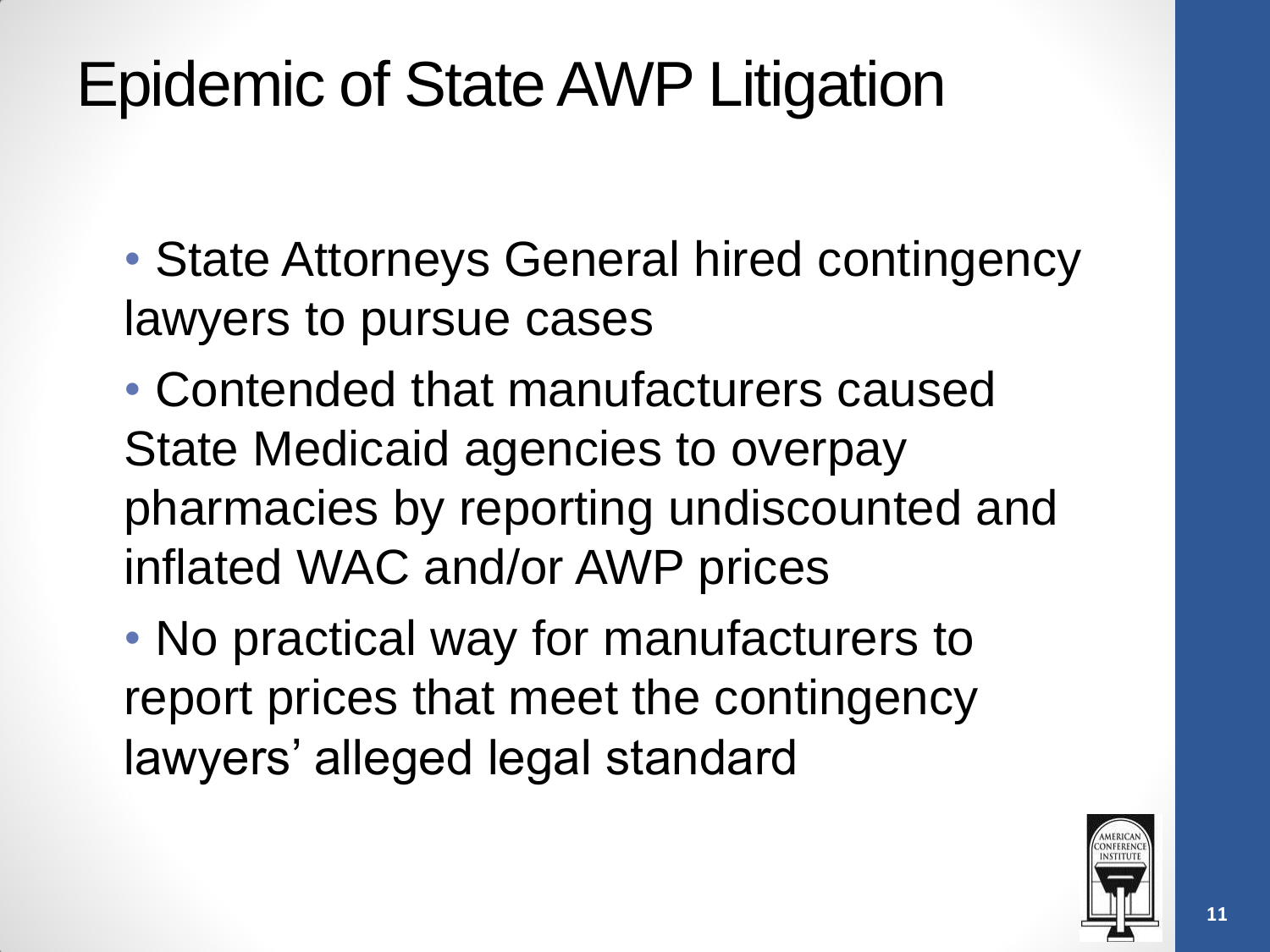### AWP Litigation Almost Over

- First AWP lawsuit unsealed more than ten years ago (filed in the 1990s), but the cases never seem to end
- States contend that, as the sovereign, they are immune from statutes of limitations

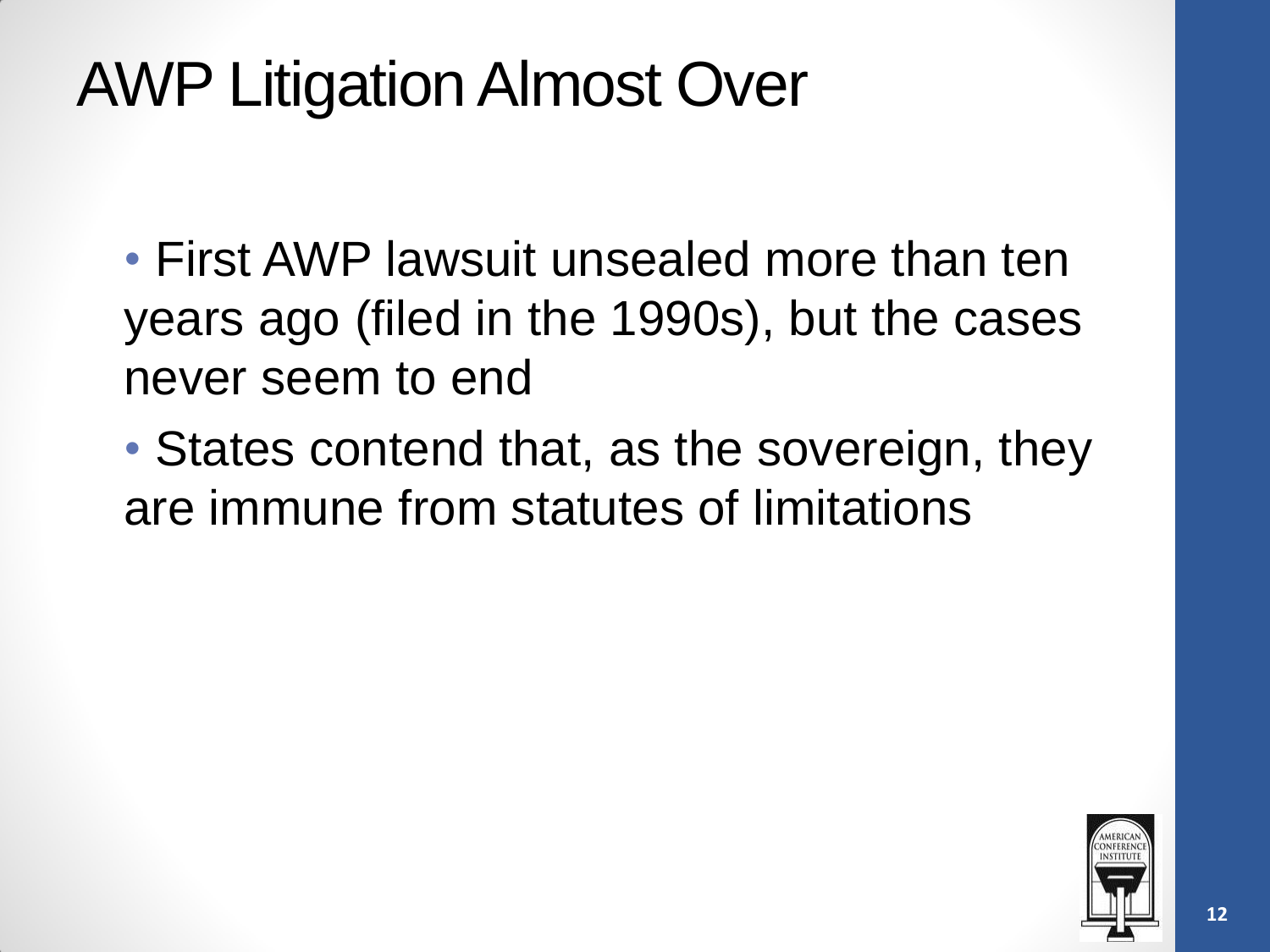## AWP Litigation Big Success for **Claimants**

• Significant trial verdicts, principally against generics, many of which were upheld on appeal

• Beasley Allen, one of the contingency law firms representing eight states, recently reported nearly \$1 billion in settlements for 8 States, plus additional sums recovered from trial verdicts

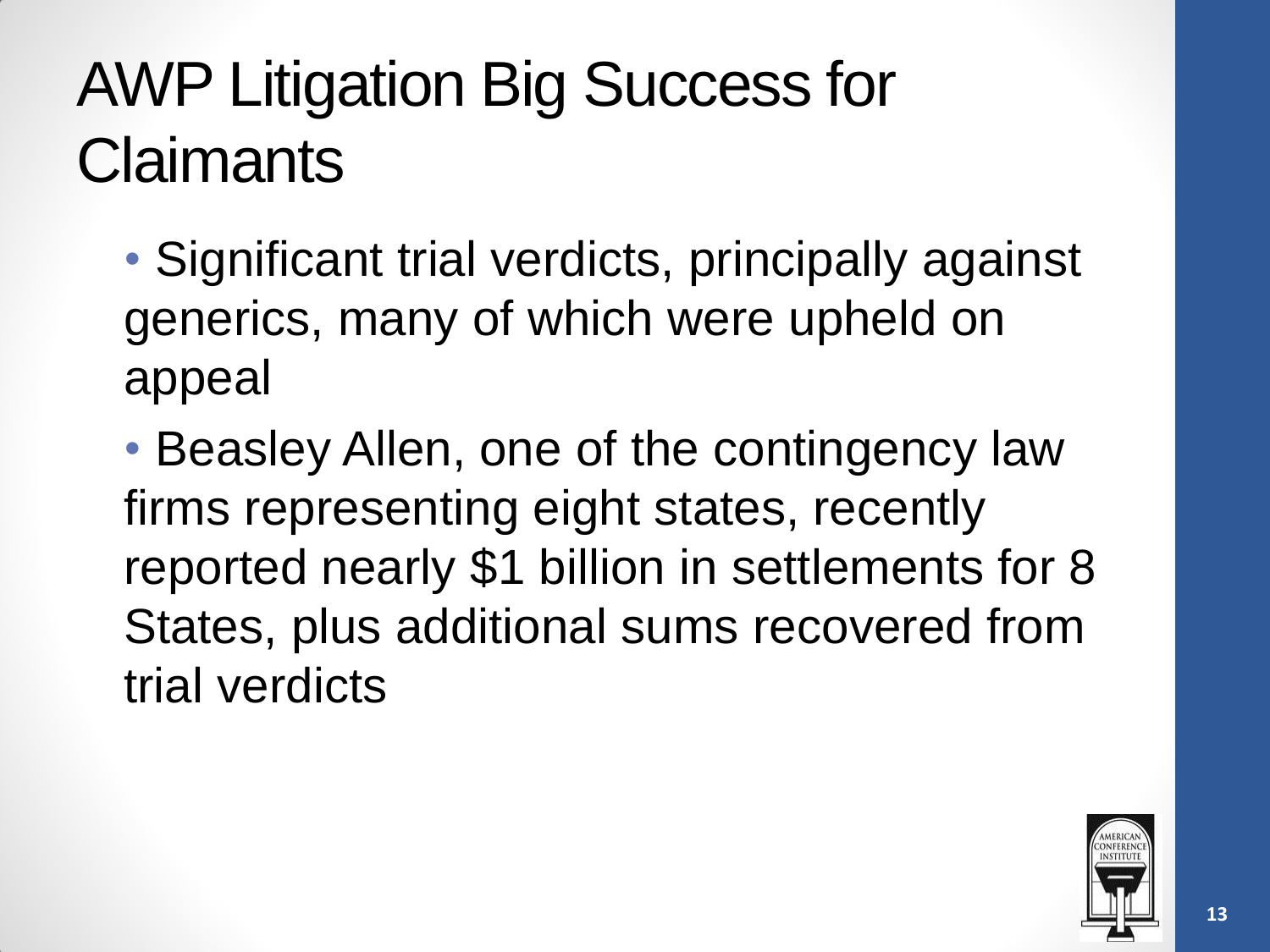### Expect More Medicaid Fraud Cases

• "During the AWP litigation, our firm uncovered other fraudulent activity occurring in the Medicaid arena." Beasley Allen 4/1/2014

• Sympathetic plaintiff + unsympathetic defendant with deep pockets + complexity + contingency lawyers = Lawsuits

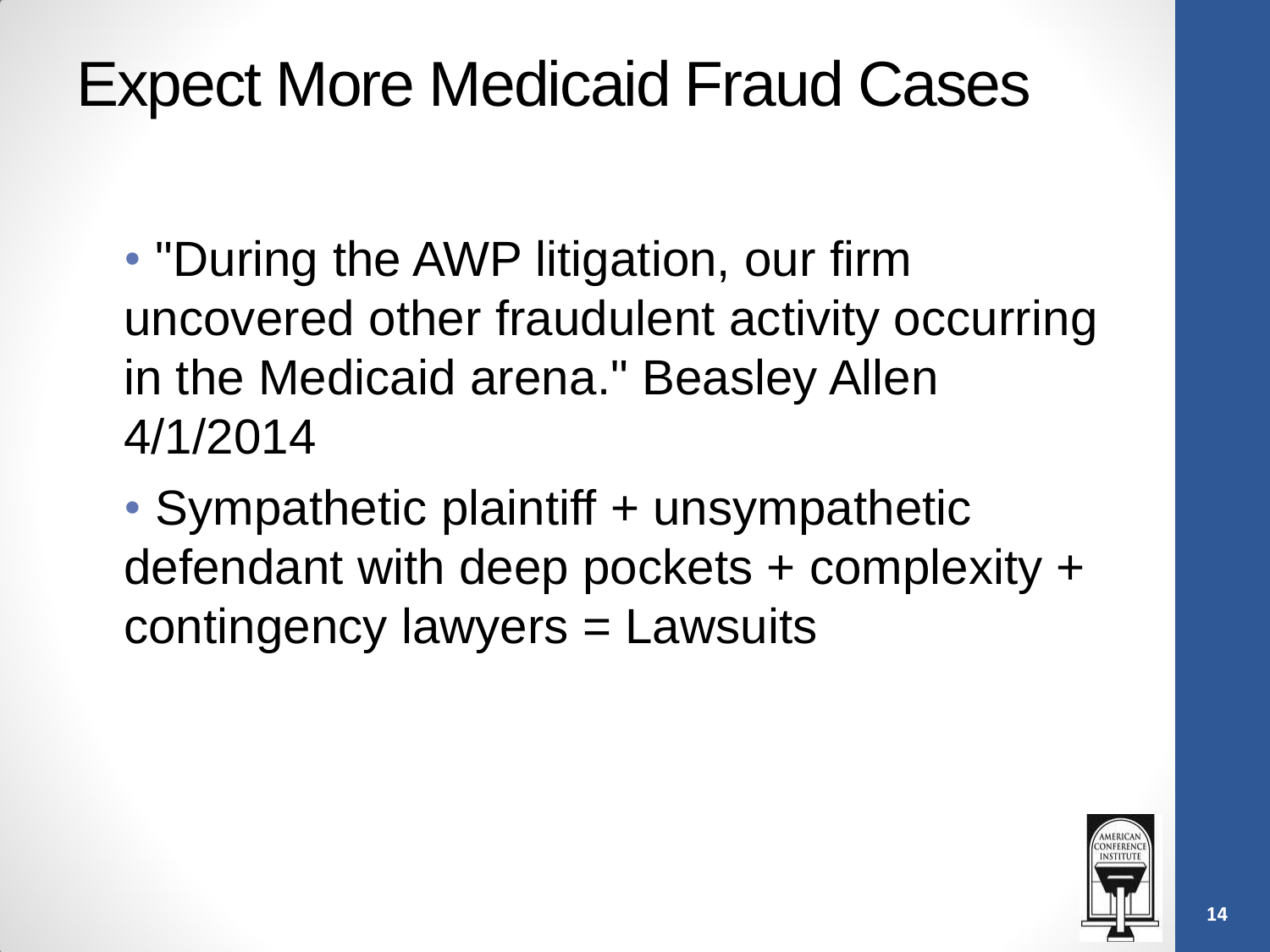## Minimize Risk – Do Not Report AWP

- May be easier said than done for generic manufacturers
- Brands already stopped reporting AWP
- WAC reporting continues, and use of WAC as a benchmark presents similar problems to AWP
- Federal statutory definition of WAC reduces litigation risk

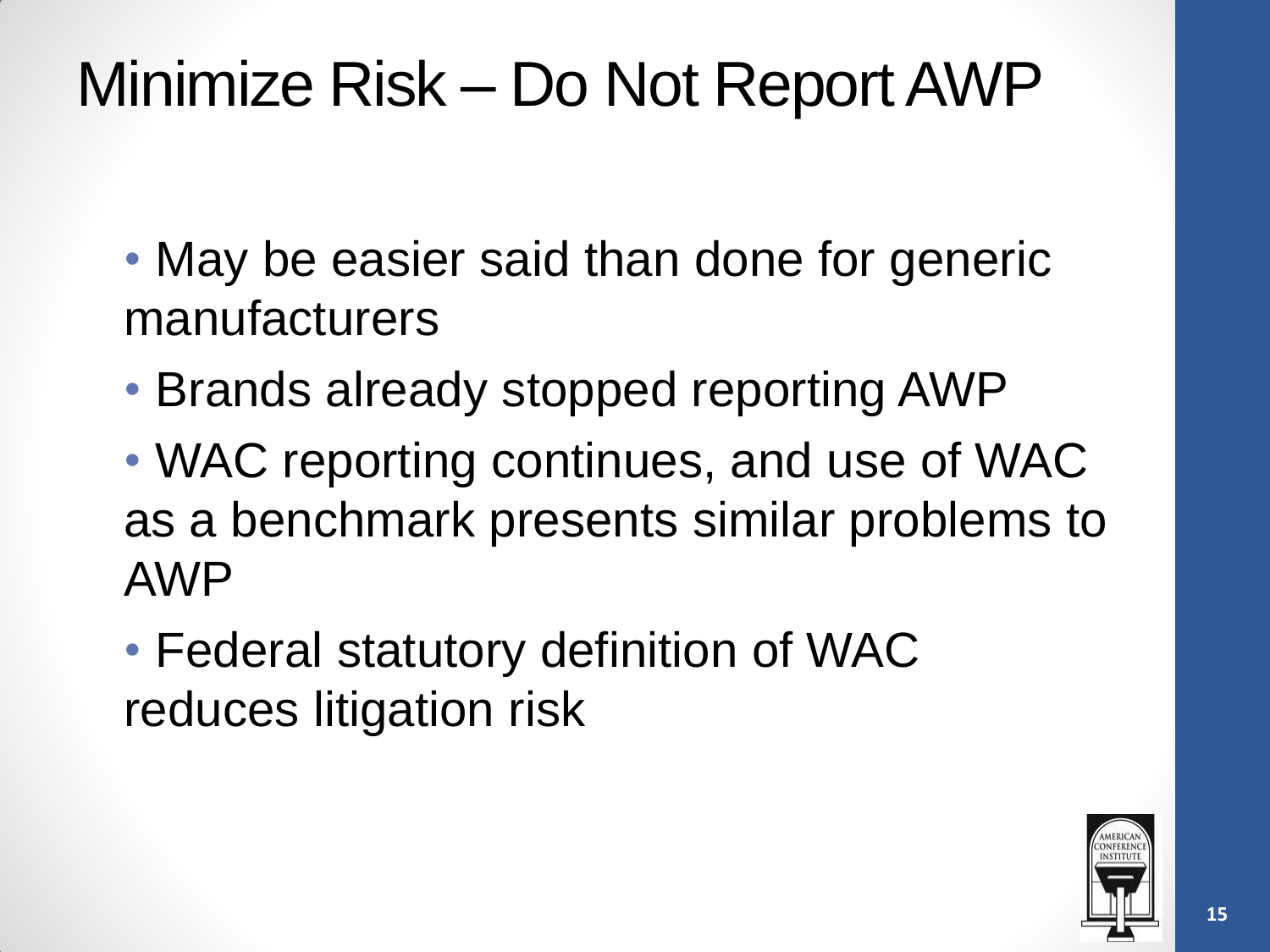## Reimbursement Changes

- Search for a new benchmark
	- In 2005, Congress required Medicaid to switch to Average Manufacturer Price (AMP) for generic reimbursement
	- Federal Upper Limit (FUL) = AMP x 1.75
		- Still not implemented

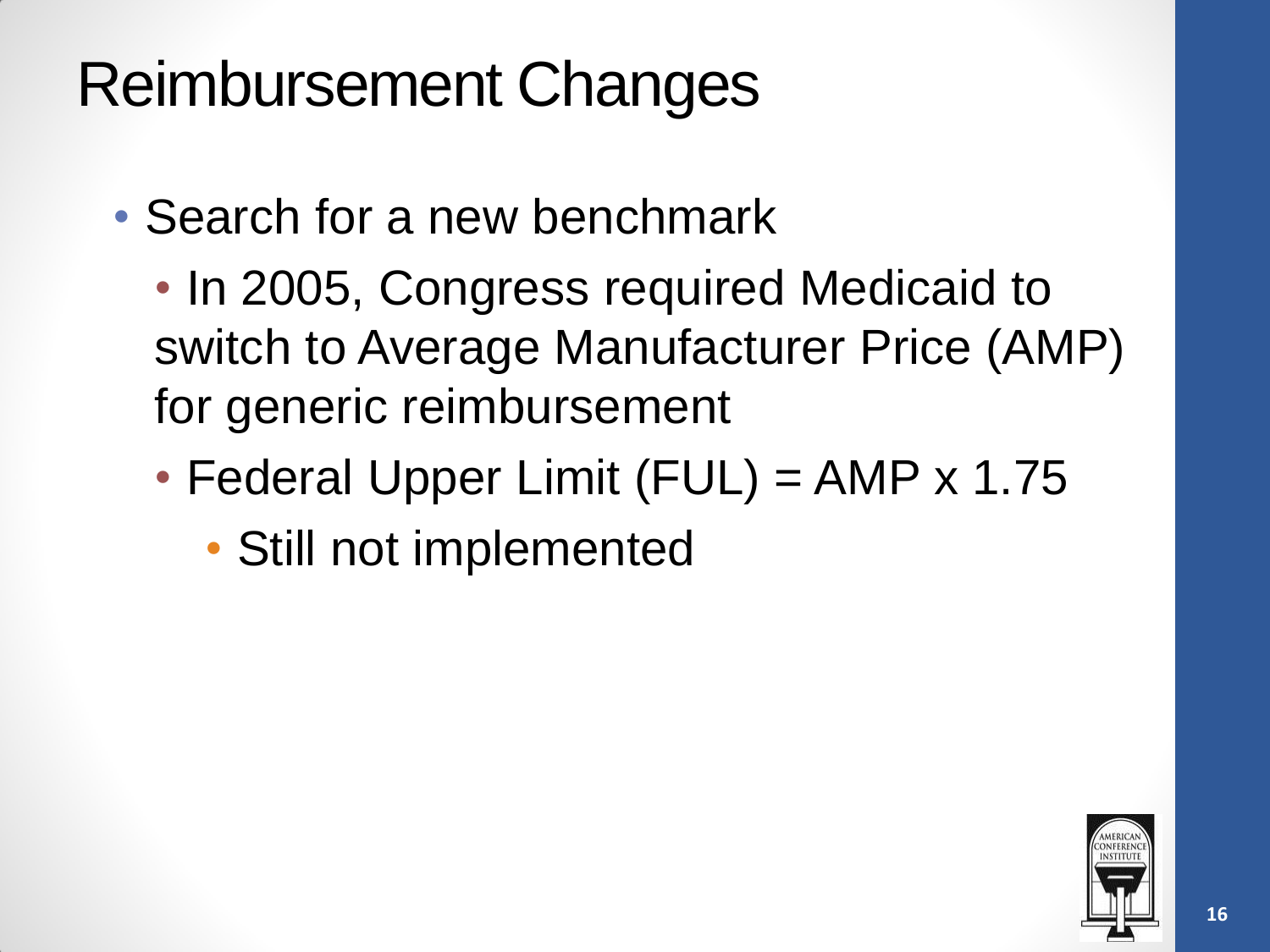### Status of AMP Implementation

- CMS set July 2014 implementation
- Pharmacy groups seeking a one-year transition period, with some support from State Medicaid **Directors**
- State reimbursement methodology changes often require legislative action and a cost of dispensing study

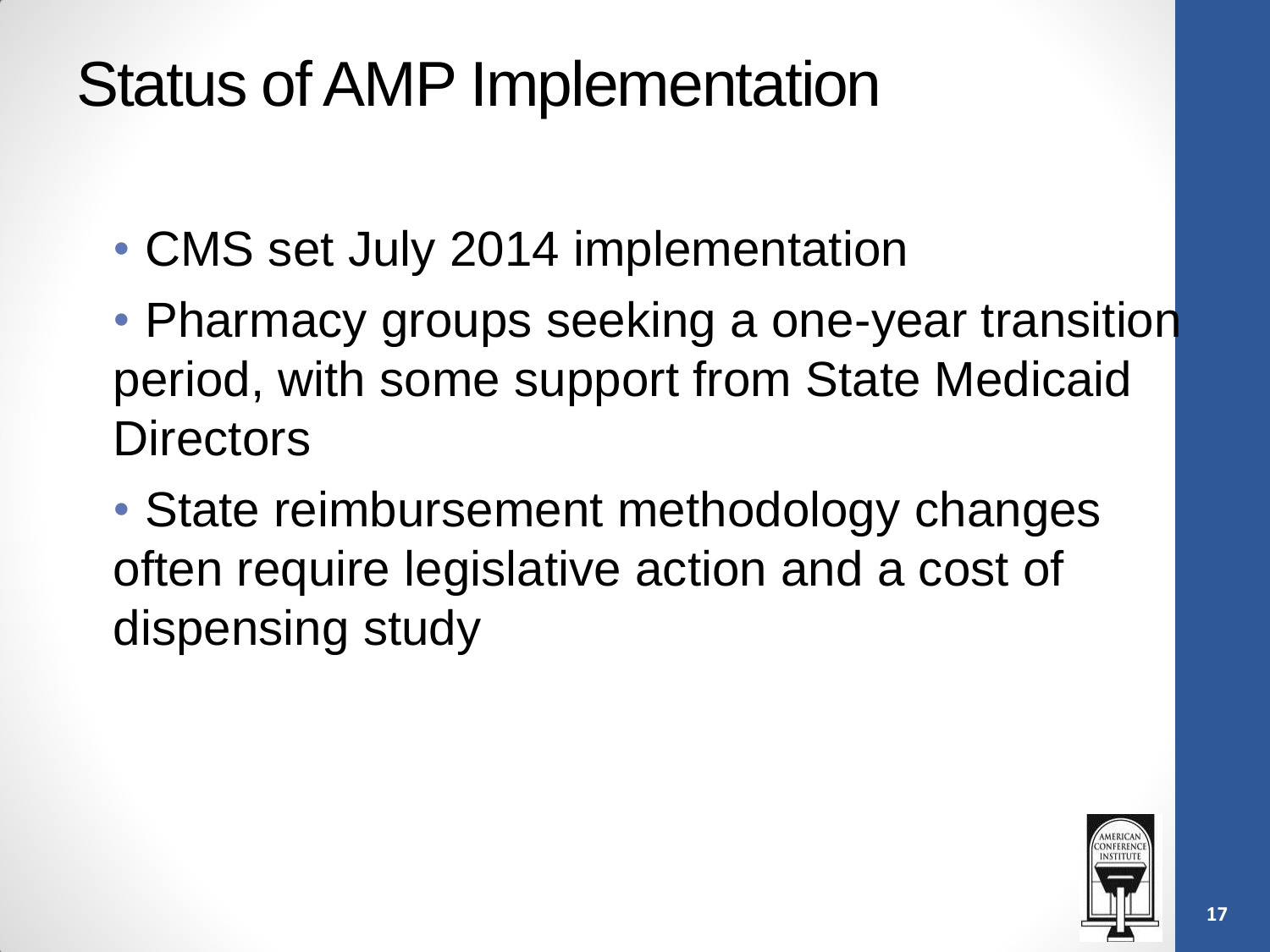### Alternatives to AWP

- CMS and state Medicaid agencies want a new methodology (OIG July 2011)
- Two principal alternatives to AWP:
	- Use an alternative existing benchmark reported by manufacturers (WAC, AMP)
	- Reimburse based on pharmacy actual acquisition cost (AAC)
- All alternatives have problems

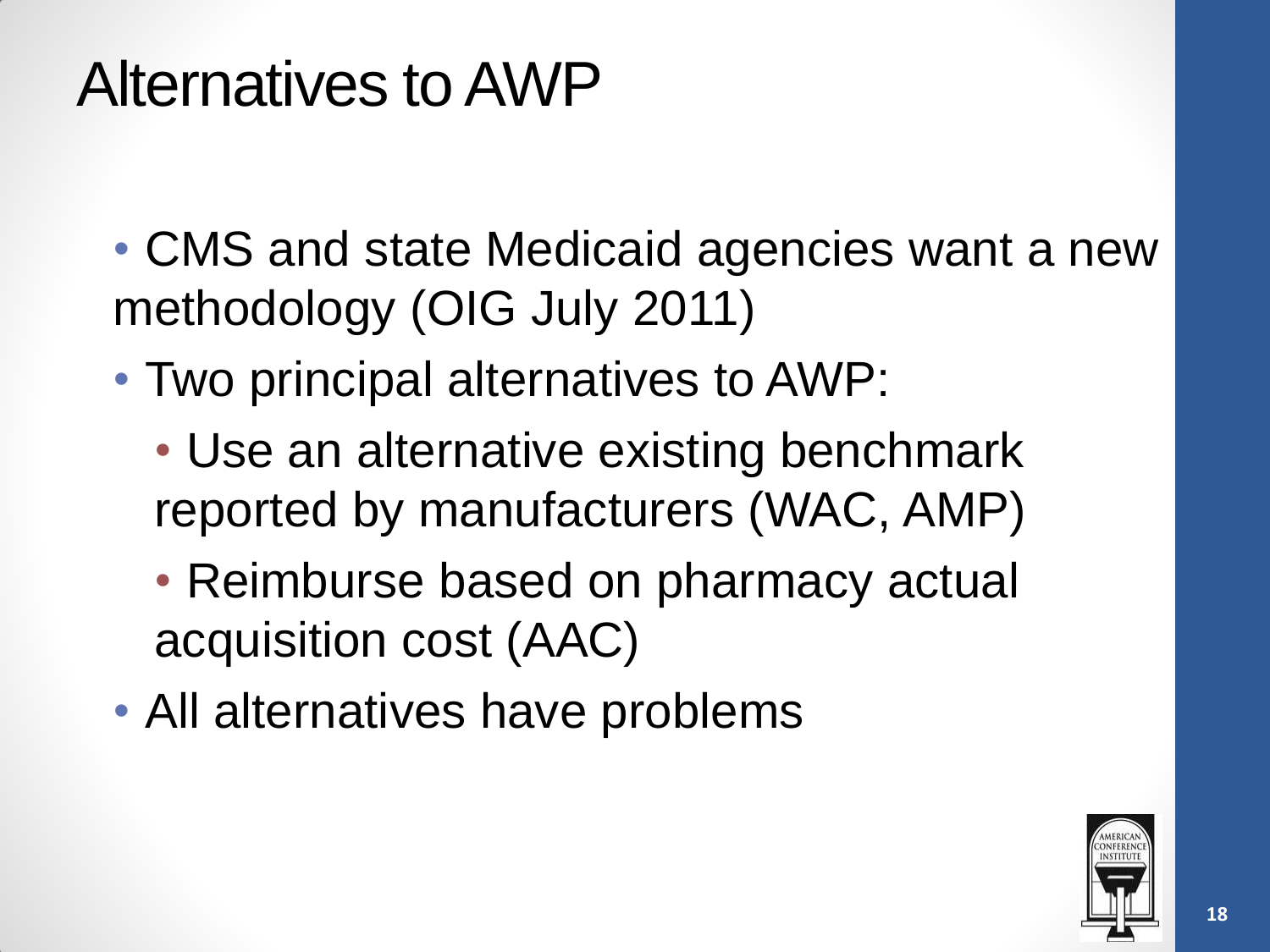## A National Solution?

- CMS engaged Myers & Stauffer to perform national scale acquisition cost survey
- Results: National Drug Acquisition Cost (NADAC)
- NADAC available at [www.medicaid.gov](http://www.medicaid.gov/)
- Data updated weekly

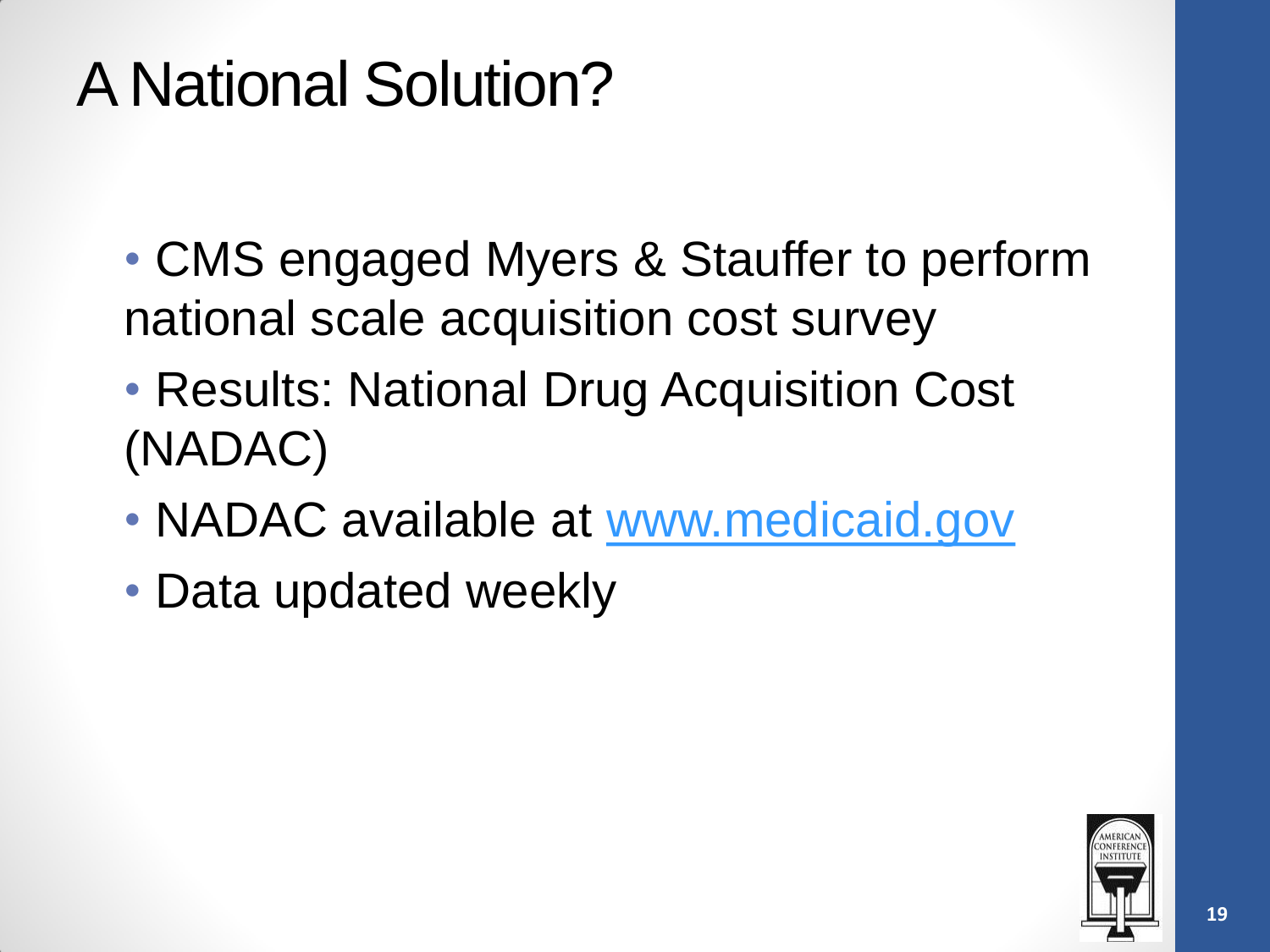## A National Solution?

- To date—no State has adopted methodology using NADAC
- To date—no mandate from federal government directing states to use NADAC data
- Alabama, Oregon, and a handful of other states have implemented their own AAC programs

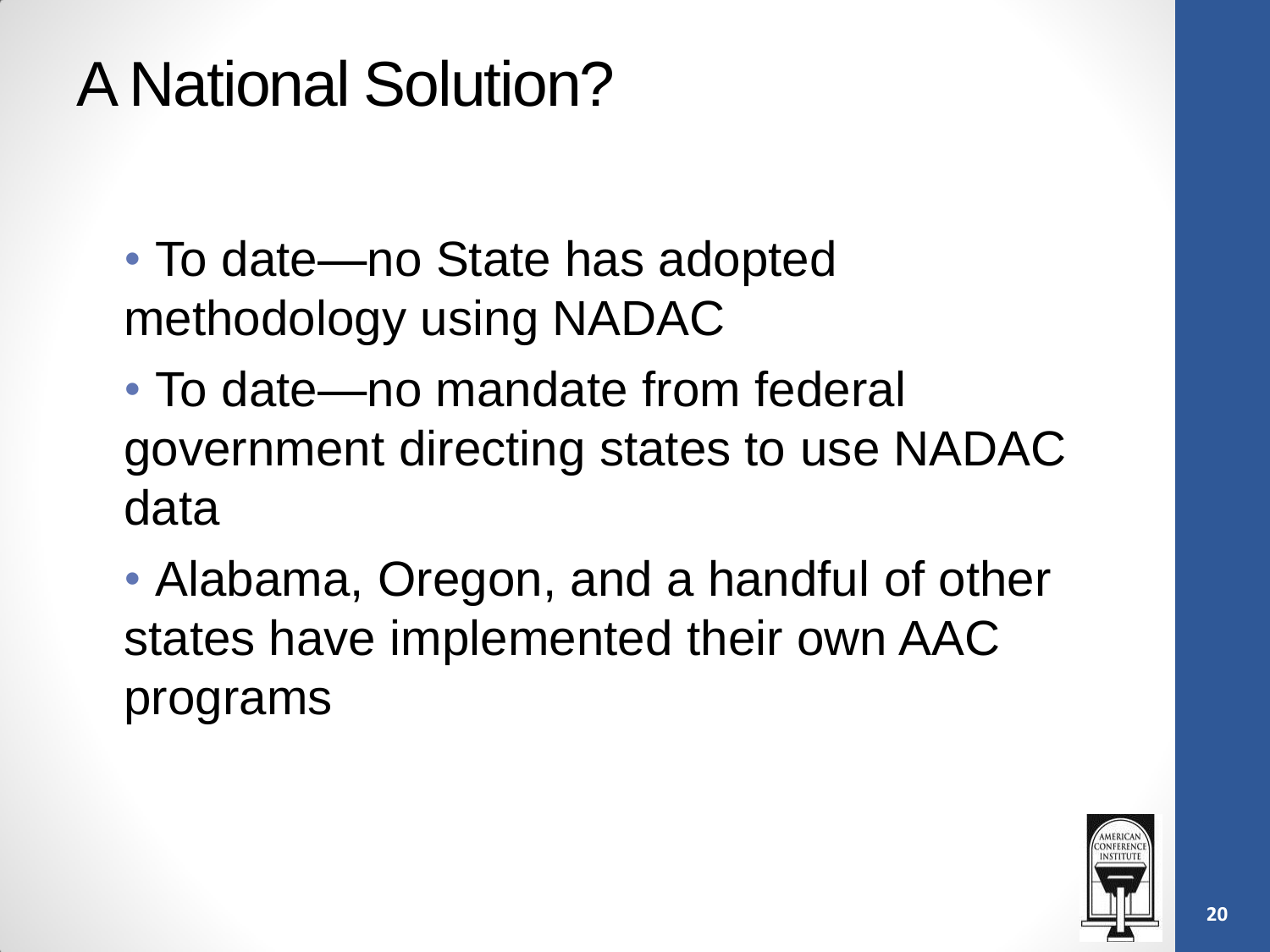### New York AAC

- First Databank began publishing draft NY AAC data in 2014, for use later this year
- "New York prices will represent the first and only AAC effort that seeks to identify true net costs" FDB 1/31/2014